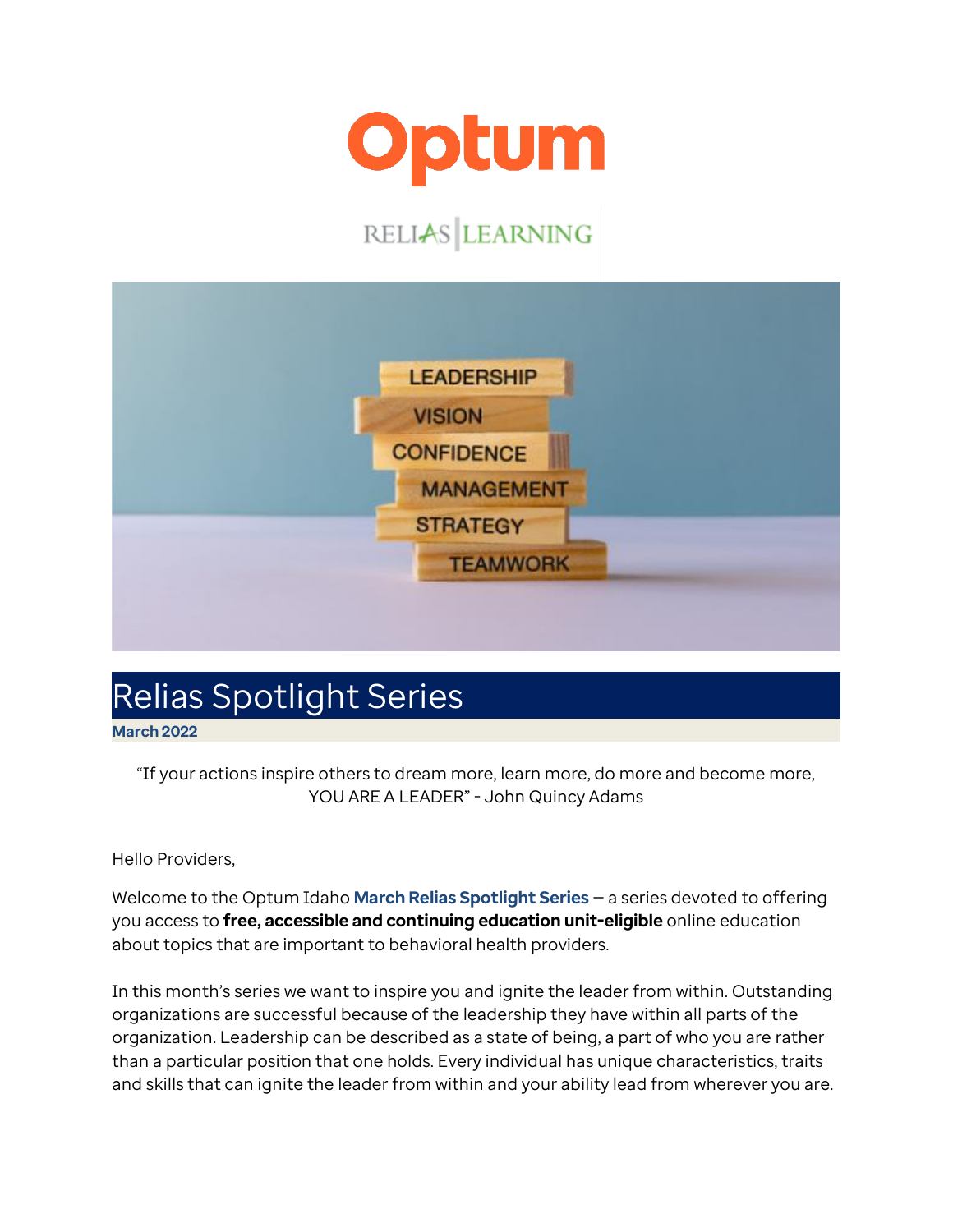When you think of great leaders you probably think of individuals who have some of these characteristics:

- They have a clear vision and can communicate that vision.
- They focus on people and relationships.
- They are honest and act with integrity.
- They are humble. Able to admit mistakes, listens to understand and has an open mind.
- They lead by example. They focus on building more leaders and not more followers.
- They have clear communication.
- They are positive, infectious and inspire others.
- They provide encouragement, recognition, and opportunities to grow.



While your individual characteristics, traits or skills can help you become a leader, there are also different leadership styles that can either heighten or hinder your ability to lead effectively. Let's look at some of those styles.

**Autocratic Leaders** tend to make decisions alone without consulting others. They have a clear set of expectations, timeframes of when and how things should be done. They have total authority and there is a clear division in roles between the leader and the individuals they lead. This type of leader may be helpful when needing to make quick decisions, however this form of leadership can have negative impacts, in that it doesn't provide opportunity for individual growth.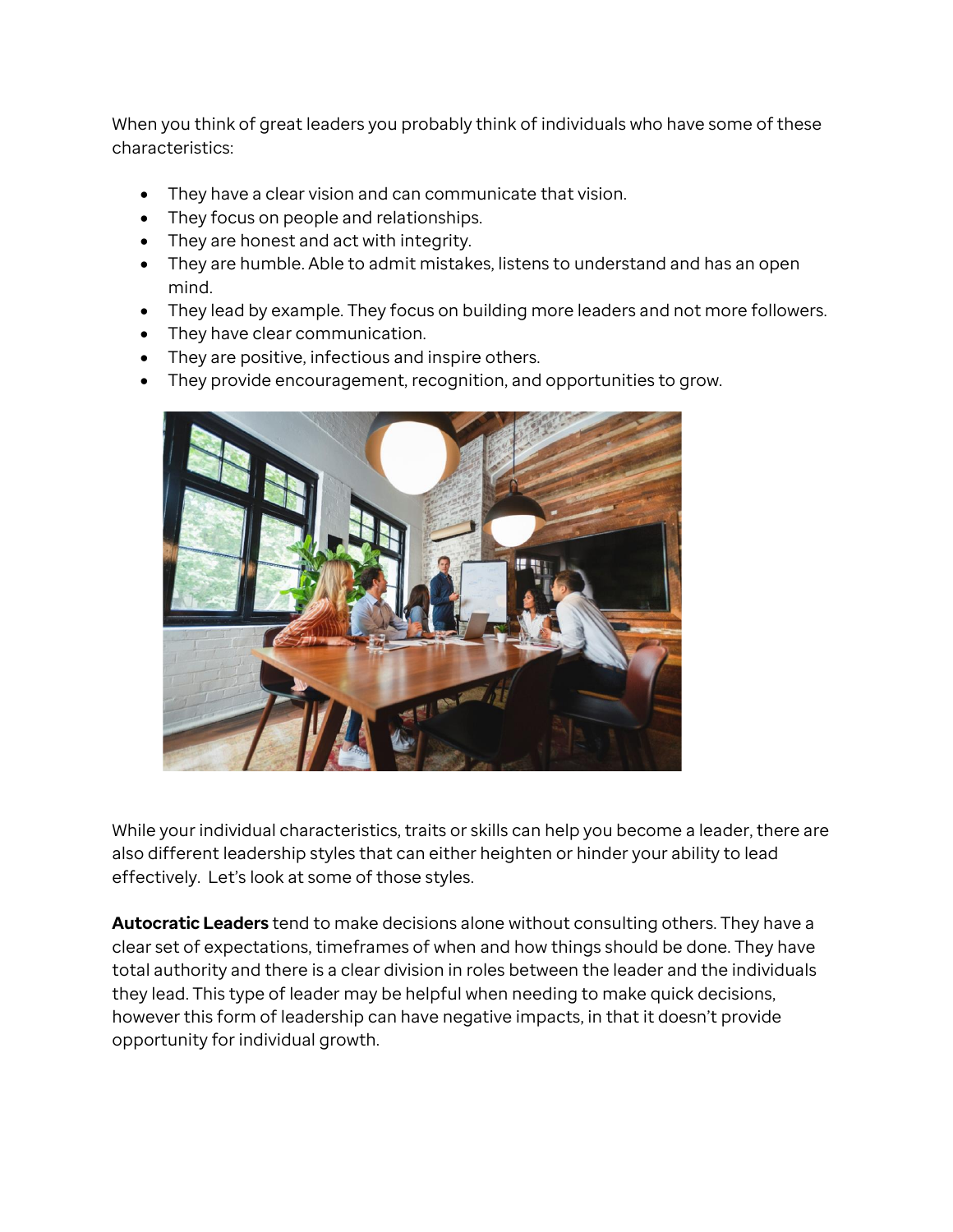**Democratic Leaders** tend to have highly productive teams but also ensure that the individuals they lead have job satisfaction. Democratic leaders are a part of the team. They provide guidance, opportunity for input in decision making, provide encouragement, foster a sense of commitment and belonging within the team.

**Laissez-Faire Leaders** tend be less directive and fails to provide regular feedback to those they lead. Although this style may work for some individuals who can work independently, this type of style may lead to lack of motivation, less productivity, and lack of personal accountability and growth.

**Transformational Leaders** tend to be emotionally intelligent, energetic, and passionate about what they do. They listen to the needs of others, allow for autonomy, and allow individuals to be a part of and/or take the lead in decision-making processes. They lead with influence. They inspire and motivate individuals and strive to help people and organizations grow and fulfil their individual and collective potential.

**Transactional Leaders** tend lead based on roles, order, and structure. They thrive in organizations that require rules and regulations. Individuals may perform well to get rewarded for doing what they are directed to do. They lead by their role and the rules. However, the downside may lead to lack of creativity, development and growth within the individual and/or within the organization.

As you reviewed the different styles, do you see yourself and how you lead others in one style, or do you maybe shift between styles depending on the situation?

No matter where you are as a leader, you are always growing and building upon your experiences. Ed Robinson @ capacity-building.com developed the leadership wheel.



## THE LEADERSHIP WHEEL

© Ed Robinson http://capacity-building.com